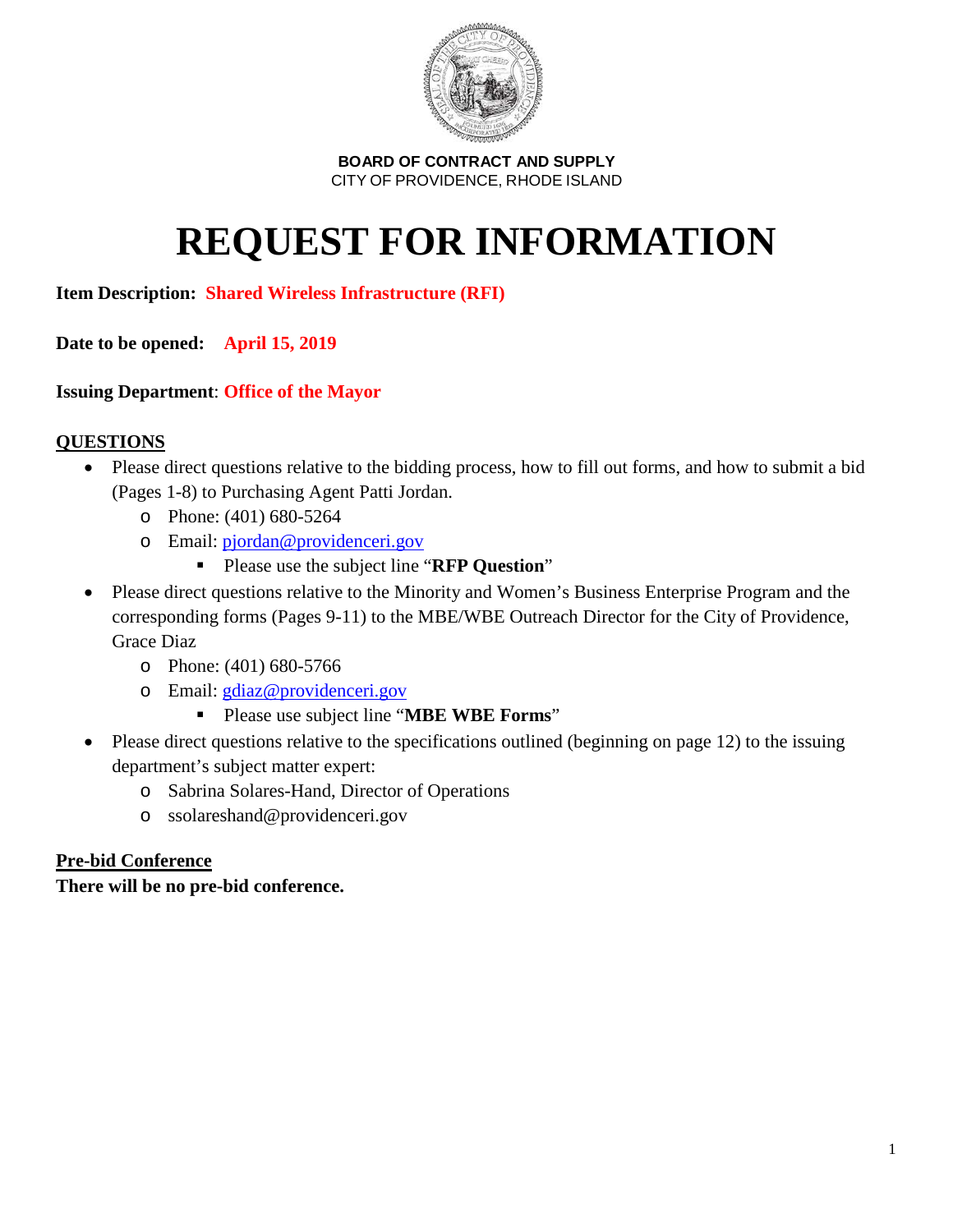

# **INSTRUCTIONS FOR SUBMISSION**

Bids may be submitted up to **2:15 P.M.** on the above meeting date at the **Department of the City Clerk. Room 311, City Hall. 25 Dorrance Street, Providence.** At 2:15 P.M. all bids will be publicly opened and read at the Board of Contract Meeting in the City Council Chambers, on the 3<sup>rd</sup> floor of City Hall.

- Bidders must submit **2 copies** of their bid in sealed envelopes or packages labeled with the captioned **Item Description** and the **City Department to which the RFP and bid are related**. (On page 1)
- Communications to the Board of Contract and Supply that are not competitive sealed bids (i.e. product information/samples) should have "**NOT A BID**" written on the envelope or wrapper.
- Only use form versions and templates included in this RFP. If you have an old version of a form, do not recycle it for use in this bid.
- The bid envelope and information relative to the bid must be addressed to:

**Board of Contract and Supply Department of the City Clerk – City Hall, Room 311 25 Dorrance Street Providence, RI 02903**

**\*\*PLEASE NOTE: This bid may include details regarding information that you will need to provide (such as proof of licenses) to the issuing department before the formalization of an award.** 

# *This information is NOT requested to be provided in your initial bid by design***.**

**All bids submitted to the City Clerk become public record. Failure to follow instructions could result in information considered private being posted to the city's Open Meetings Portal and made available as a public record. The City has made a conscious effort to avoid the posting of sensitive information on the City's Open Meetings Portal, by requesting that such sensitive information be submitted to the issuing department only at their request.**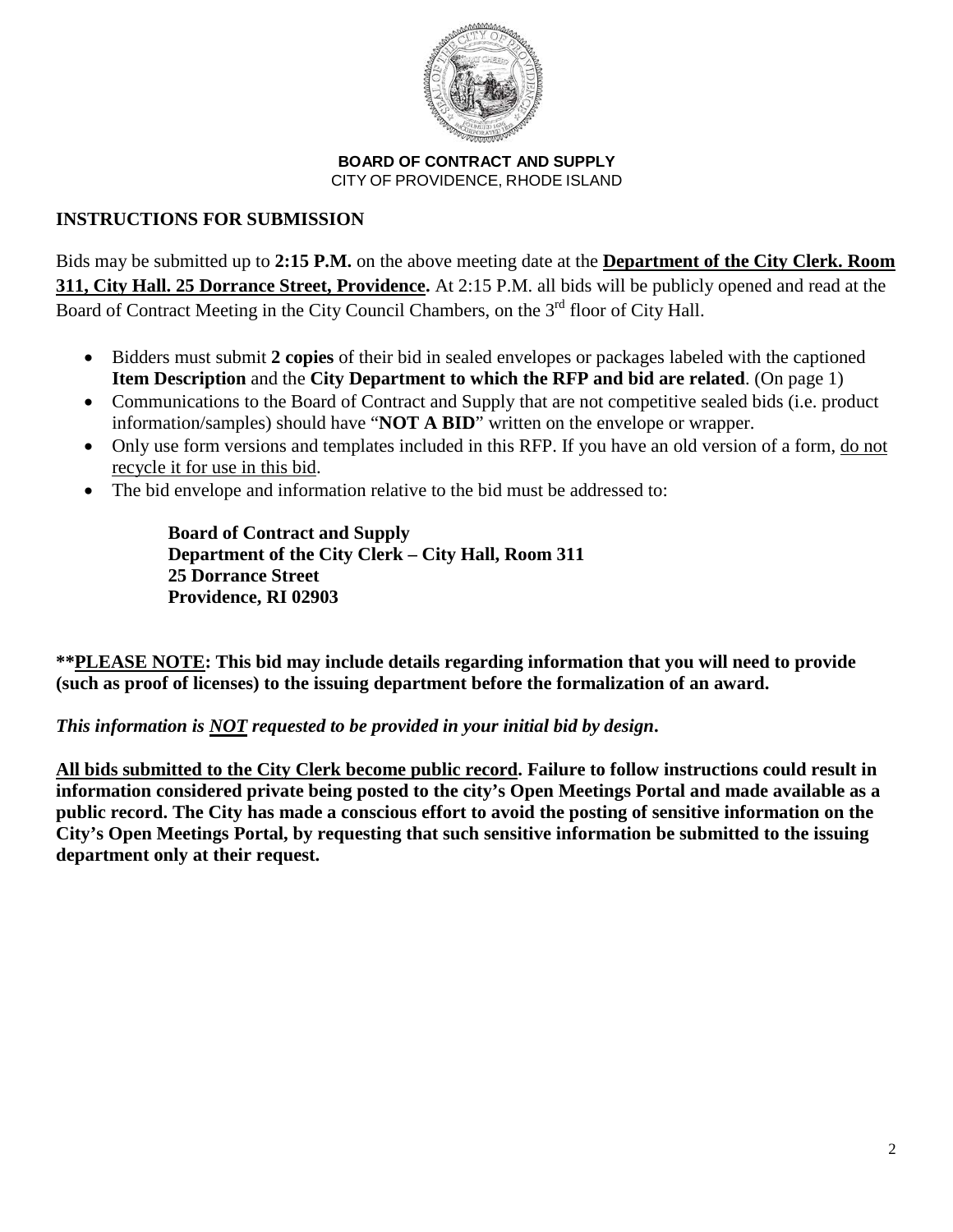

# **BID PACKAGE CHECKLIST**

Digital forms are available in the City of Providence Purchasing Department Office or online at **<http://www.providenceri.gov/purchasing/how-to-submit-a-bid/>**

The bid package **MUST** include the following forms, in this order:

- Bid Form 1: Bidder's Blank as the cover page/ 1<sup>st</sup> page (see page 6 of this document)
- Bid Form 2: Certification of Bidder as 2nd page (s*ee page 7 of this document*)
- Certificate Regarding Public Records (s*ee page 8 of this document)*
- Minority and Women Business Enterprise Program Affidavit: (s*ee page 11 of this document)*
- Bidder's Proposal/Packet: Formal response to the specifications outlined in this RFP, including pricing information and details related to the good(s) or service(s) being provided. Please be mindful of formatting responses as requested to ensure clarity.
- Financial Assurance, *if requested* (a*s indicated on page 5 of this document under "Bid Terms")*

**All of the above listed documents are REQUIRED.** (With the exception of financial assurances, which are only required if specified on page 5.)

*\*\*\*Failure to meet specified deadlines, follow specific submission instructions, or enclose all required documents with all applicable signatures will result in disqualification, or in an inability to appropriately evaluate bids***.**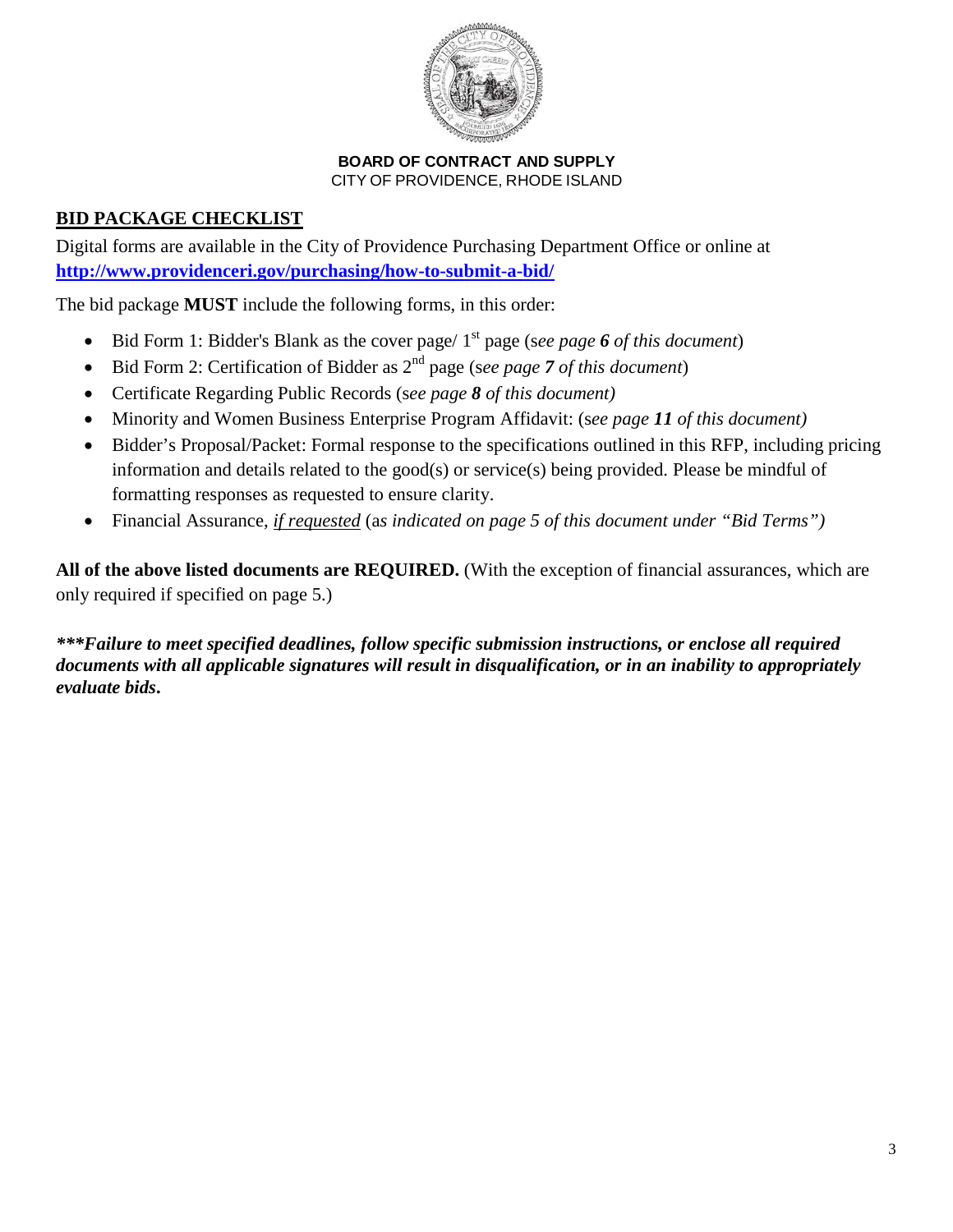

# **NOTICE TO VENDORS**

- 1. The Board of Contract and Supply will make the award to the lowest qualified and responsible bidder.
- 2. In determining the lowest responsible bidder, cash discounts based on preferable payment terms will not be considered.
- 3. Where prices are the same, the Board of Contract and Supply reserves the right to award to one bidder, or to split the award.
- 4. No proposal will be accepted if the bid is made in collusion with any other bidder.
- **5. Submit 2 copies of the bid to the City Clerk, unless the specification section of this document indicates that should include more than two.**
- 6. Bids may be submitted on an "equal in quality" basis. The City reserves the right to decide equality. Bidders must indicate brand or the make being offered and submit detailed specifications if other than brand requested.
- 7. The Board of Contract and Supply reserves the right to reject any and all bids.
- 8. Competing bids may be viewed in person at the Department of the City Clerk, City Hall, Providence, immediately upon the conclusion of the formal Board of Contract and Supply meeting during which the bids were unsealed/opened. Bids may also be accessed electronically on the internet via the City's [Open](http://providenceri.iqm2.com/Citizens/Default.aspx)  [Meetings Portal.](http://providenceri.iqm2.com/Citizens/Default.aspx)
- 9. As the City of Providence is exempt from the payment of Federal Excise Taxes and Rhode Island Sales Tax, prices quoted are not to include these taxes.
- 10. In case of error in the extension of prices quoted, the unit price will govern.
- 11. All expenses must be included in your initial bid. Requests for reimbursement of incidental (e.g. parking) costs above the submitted and awarded bid will not be entertained.
- 12. The contractor will **NOT** be permitted to: a) assign or underlet the contract, or b) assign either legally or equitably any monies or any claim thereto without the previous written consent of the City Purchasing Director.
- 13. Delivery dates must be shown in the bid. If no delivery date is specified, it will be assumed that an immediate delivery from stock will be made.
- 14. A certificate of insurance will normally be required of a successful vendor.
- 15. For many contracts involving construction, alteration and/or repair work, State law provisions concerning payment of prevailing wage rates apply [\(RIGL Sec. 37-13-1 et seq.](http://webserver.rilin.state.ri.us/Statutes/TITLE37/37-13/INDEX.HTM))
- 16. No goods should be delivered or work started without a Purchase Order.
- 17. Bidder must certify that it does not unlawfully discriminate on the basis of race, color, national origin, gender, gender identity or expression, sexual orientation and/or religion in its business and hiring practices and that all of its employees are lawfully employed under all applicable federal, state and local laws, rules and regulations. (See Bid Form 2.)
- 18. A bidder who is an **out-of-state corporation** shall qualify or register to transact business in this State, in accordance with the Rhode Island Business Corporation Act, RIGL Sec. 7-1.2-1401, et seq.
	- a. In order to enter into a contract with the City of Providence, the awarded vendor must provide a local agent for service. A local (aka registered) agent for service is defined by [RIGL Sec. 7-2-501](http://webserver.rilin.state.ri.us/Statutes/TITLE7/7-1.2/7-1.2-501.HTM) et [seq.](http://webserver.rilin.state.ri.us/Statutes/TITLE7/7-1.2/7-1.2-501.HTM)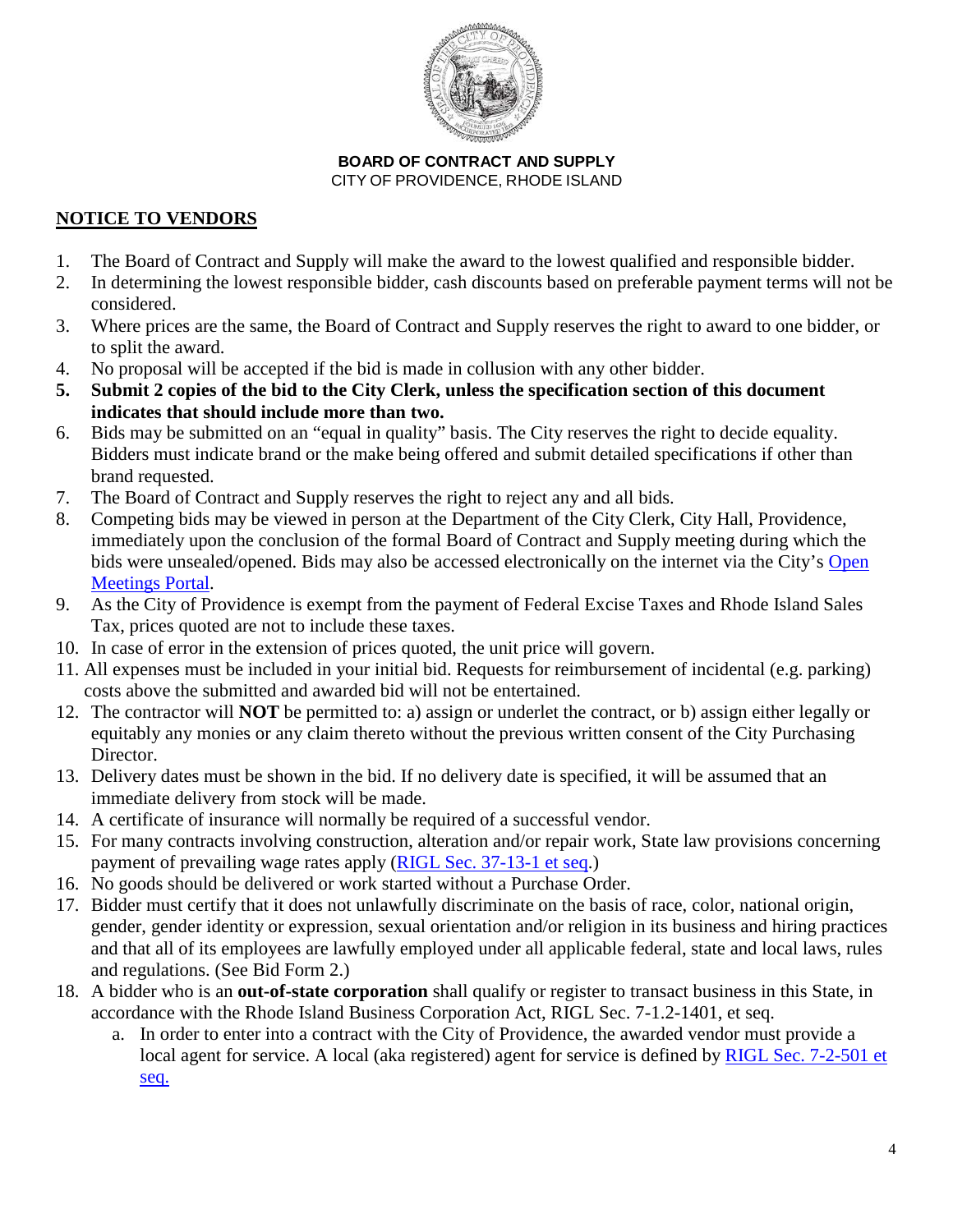

# **BID TERMS**

- 1. Financial assurances may be required in order to be a successful bidder for Commodity or Construction and Service contracts. If either of the first two checkboxes below is checked, the specified assurance **must accompany** a bid, or the bid will not be considered by the Board of Contract and Supply. The third checkbox indicates the lowest responsible bidder will be contacted and required to post a bond to be awarded the contract.
	- a)  $\Box$  A certified check for  $\$\_\_$  must be deposited with the City Clerk as a guarantee that the Contract will be signed and delivered by the bidder.
	- b)  $\Box$  A bid bond in the amount of per centum  $\degree$  of the proposed total price, must be deposited with the City Clerk as a guarantee that the contract will be signed and delivered by the bidder; and the amount of such bid bond shall be retained for the use of the City as liquidated damages in case of default.
	- c)  $\Box$  A performance and payment bond with a satisfactory surety company will be posted by the bidder in a sum equal to one hundred per centum (100%) of the awarded contract.
	- d)  $\boxtimes$  No financial assurance is necessary for this item.
- 2. Awards will be made within **sixty (60) days of bid opening**. All bid prices will be considered firm, unless qualified otherwise. Requests for price increases will not be honored.
- 3. Failure to deliver within the time quoted or failure to meet specifications may result in default in accordance with the general specifications. It is agreed that deliveries and/or completion are subject to strikes, lockouts, accidents and Acts of God.

# **The following entry applies only for COMMODITY BID TERMS:**

## 4. Payment for partial delivery will not be allowed except when provided for in blanket or term contracts. **The following entries apply only for CONSTRUCTION AND SERVICE BID TERMS:**

- 5. Only one shipping charge will be applied in the event of partial deliveries for blanket or term contracts.
- 6. Prior to commencing performance under the contract, the successful bidder shall attest to compliance with the provisions of the Rhode Island Worker's Compensation Act, RIGL 28-29-1, et seq. If exempt from compliance, the successful bidder shall submit a sworn Affidavit by a corporate officer to that effect, which shall accompany the signed contract.
- 7. Prior to commencing performance under the contract, the successful bidder shall, submit a certificate of insurance, in a form and in an amount satisfactory to the City.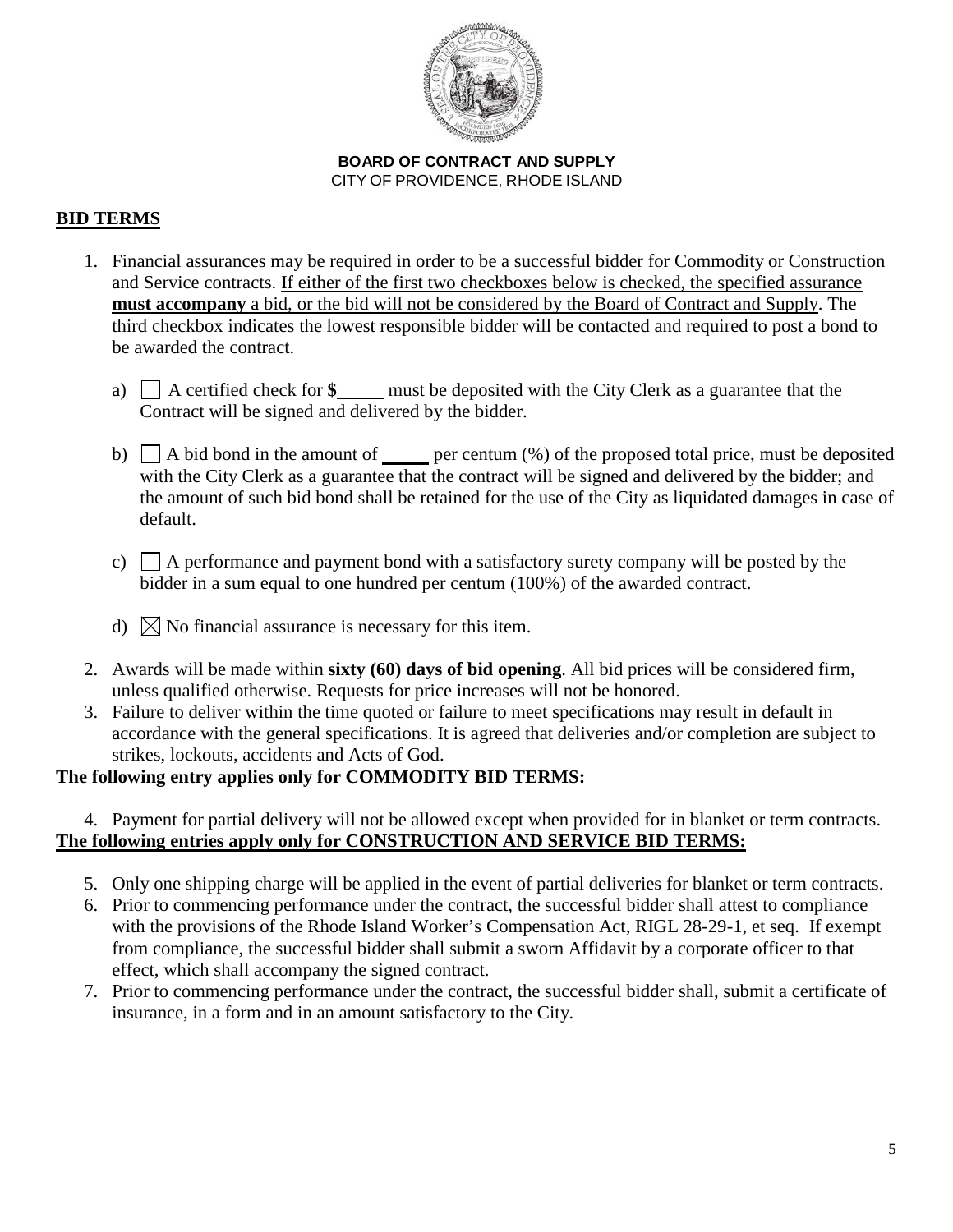

## **BID FORM 1: Bidders Blank**

- 1. Bids must meet the attached specifications. Any exceptions or modifications must be noted and fully explained.
- 2. Bidder's responses must be in ink or typewritten, and all blanks on the bid form should be completed.
- *3.* All bids **MUST BE SIGNED IN INK.**

| Agrees to bid on (Items(s) to be bid): $\sqrt{\frac{2}{1-\frac{1}{2}} + \frac{1}{2-\frac{1}{2}}}$                                           |  |
|---------------------------------------------------------------------------------------------------------------------------------------------|--|
| If the bidder is a corporation based in a state other than Rhode Island, list name and contact information for a local agent for service of |  |
|                                                                                                                                             |  |
| Please visit http://www.naics.com/search/ and identify the NAICS Code(s) for items being bid on. Enter the NAICS code(s) here or in         |  |
|                                                                                                                                             |  |
|                                                                                                                                             |  |

Delivery Date (if applicable): \_\_\_\_\_\_\_\_\_\_\_\_\_\_\_\_\_\_\_\_\_\_\_\_\_\_\_\_\_\_\_\_\_\_\_\_\_\_\_\_\_\_\_\_\_\_\_\_\_\_\_\_\_\_\_\_\_\_\_\_\_\_\_\_\_\_\_\_\_\_\_\_\_

Signature of Representation

\_\_\_\_\_\_\_\_\_\_\_\_\_\_\_\_\_\_\_\_\_\_\_\_\_\_\_\_\_\_\_\_\_\_\_\_\_\_\_\_\_\_\_\_\_\_\_\_\_

\_\_\_\_\_\_\_\_\_\_\_\_\_\_\_\_\_\_\_\_\_\_\_\_\_\_\_\_\_\_\_\_\_\_\_\_\_\_\_\_\_\_\_\_\_\_\_\_

Title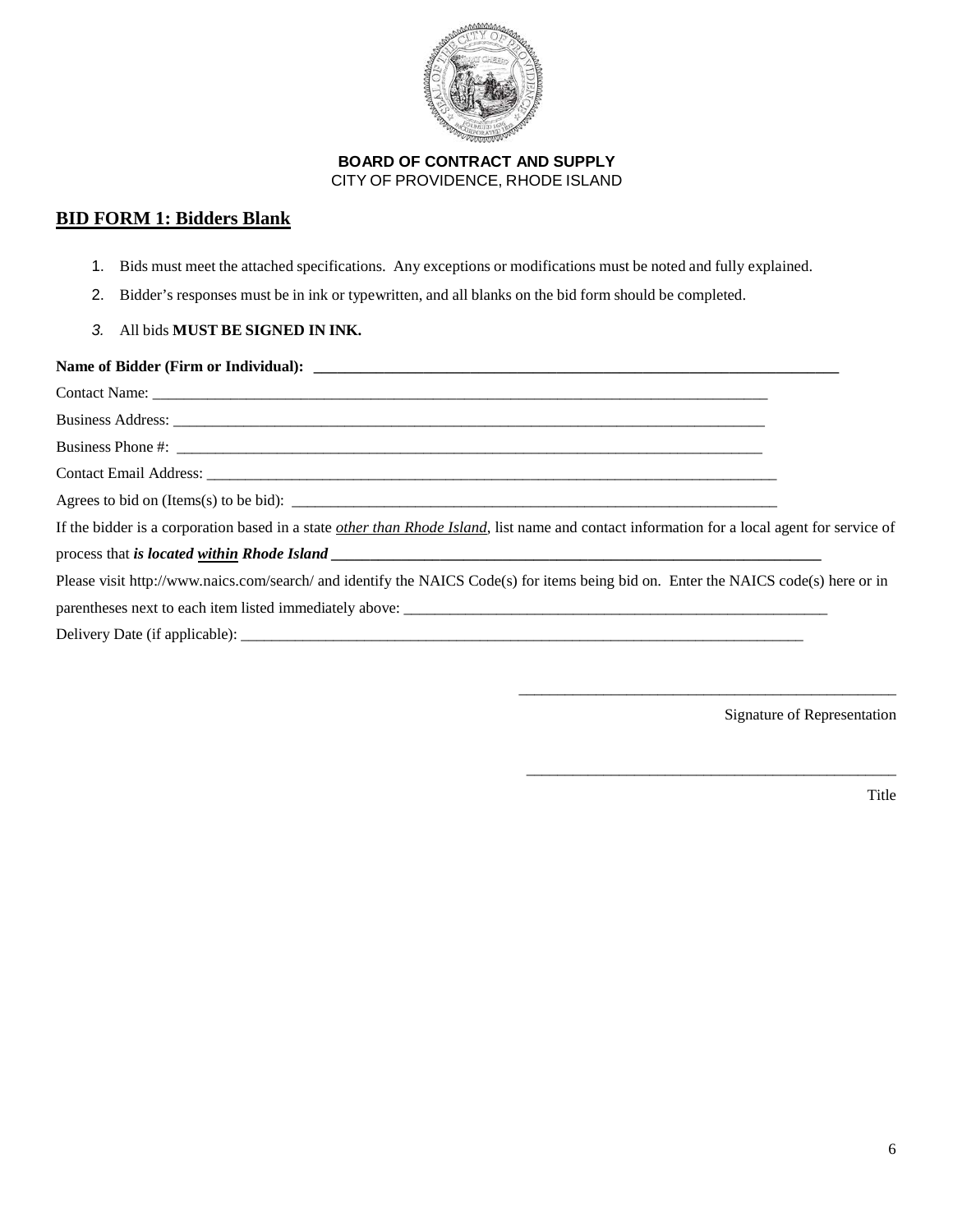

## **BID FORM 2: Certification of Bidder**

(Non-Discrimination/Hiring)

| Upon behalf of | (Firm or Individual Bidding),           |
|----------------|-----------------------------------------|
|                | (Name of Person Making Certification),  |
| being its      | (Title or "Self"), hereby certify that: |

- 1. Bidder does not unlawfully discriminate on the basis of race, color, national origin, gender, sexual orientation and/or religion in its business and hiring practices.
- 2. All of Bidder's employees have been hired in compliance with all applicable federal, state and local laws, rules and regulations.

I affirm by signing below that I am duly authorized on behalf of Bidder, on

this day of 20 .

Signature of Representation

\_\_\_\_\_\_\_\_\_\_\_\_\_\_\_\_\_\_\_\_\_\_\_\_\_\_\_\_\_\_\_\_\_\_\_\_\_\_\_\_\_\_\_\_\_\_\_\_\_

\_\_\_\_\_\_\_\_\_\_\_\_\_\_\_\_\_\_\_\_\_\_\_\_\_\_\_\_\_\_\_\_\_\_\_\_\_\_\_\_\_\_\_\_\_\_\_\_

Printed Name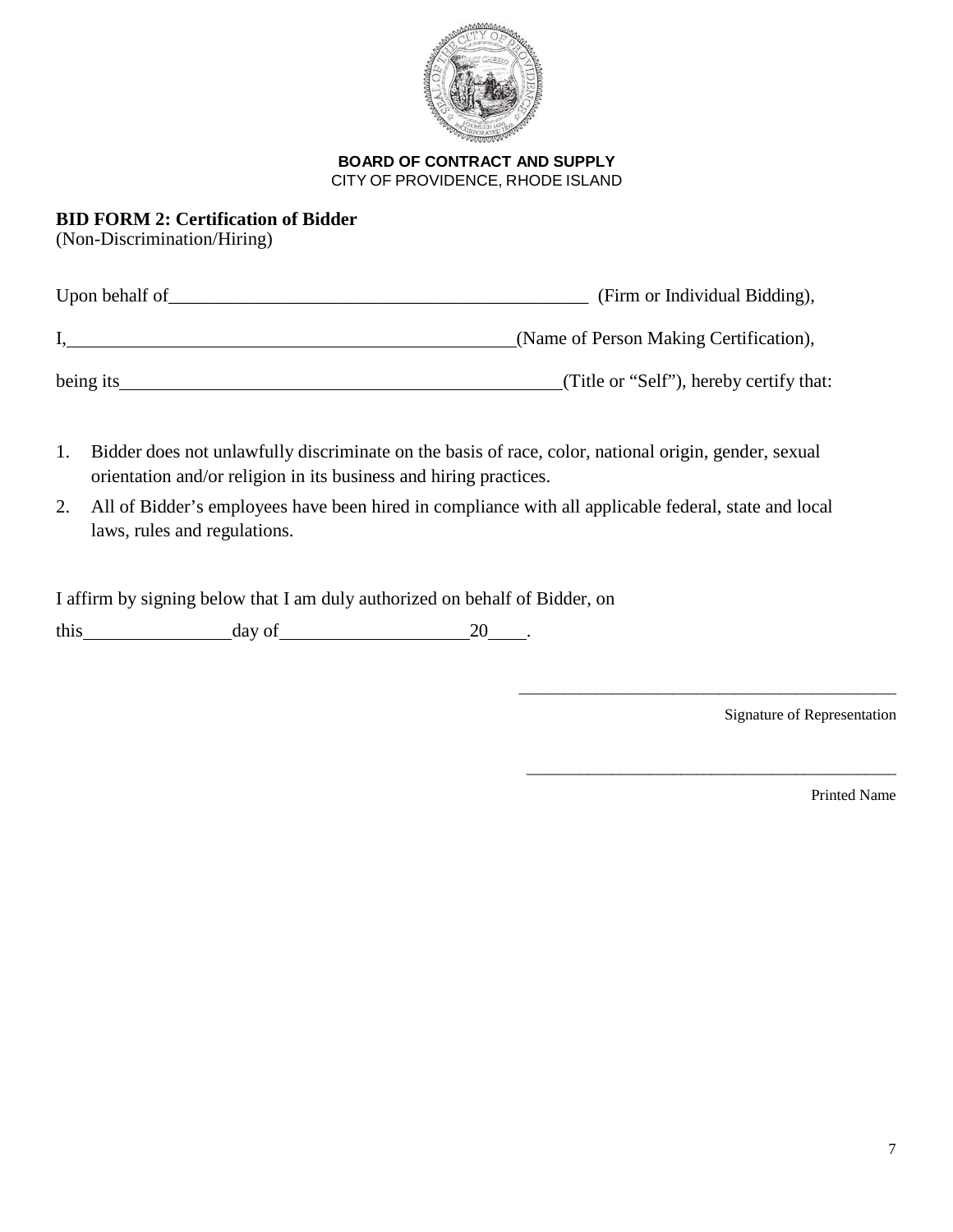

# **Certificate Regarding Public Records**

| Upon behalf of<br>(Firm or Individual Bidding), |                                        |
|-------------------------------------------------|----------------------------------------|
|                                                 | (Name of Person Making Certification), |
| being its                                       | (Title or "Self"), hereby certify an   |

understanding that:

- 1. All bids submitted in response to Requests for Proposals (RFP's) and Requests for Qualification (RFQ's), documents contained within, and the details outlined on those documents become public record upon receipt by the City Clerk's office and opening at the corresponding Board of Contract and Supply (BOCS) meeting.
- 2. The Purchasing Department and the issuing department for this RFP/RFQ have made a conscious effort to request that sensitive/personal information be submitted directly to the issuing department and only at request if verification of specific details is critical the evaluation of a vendor's bid.
- 3. The requested supplemental information may be crucial to evaluating bids. Failure to provide such details may result in disqualification, or an inability to appropriately evaluate bids.
- 4. If sensitive information that has not been requested is enclosed or if a bidder opts to enclose the defined supplemental information prior to the issuing department's request in the bidding packet submitted to the City Clerk, the City of Providence has no obligation to redact those details and bears no liability associated with the information becoming public record.
- 5. The City of Providence observes a public and transparent bidding process. Information required in the bidding packet may not be submitted directly to the issuing department at the discretion of the bidder in order to protect other information, such as pricing terms, from becoming public. Bidders who make such an attempt will be disqualified.

I affirm by signing below that I am duly authorized on behalf of Bidder, on

this day of 20

Signature of Representation

\_\_\_\_\_\_\_\_\_\_\_\_\_\_\_\_\_\_\_\_\_\_\_\_\_\_\_\_\_\_\_\_\_\_\_\_\_\_\_\_\_\_\_\_\_\_\_\_\_

\_\_\_\_\_\_\_\_\_\_\_\_\_\_\_\_\_\_\_\_\_\_\_\_\_\_\_\_\_\_\_\_\_\_\_\_\_\_\_\_\_\_\_\_\_\_\_\_

Printed Name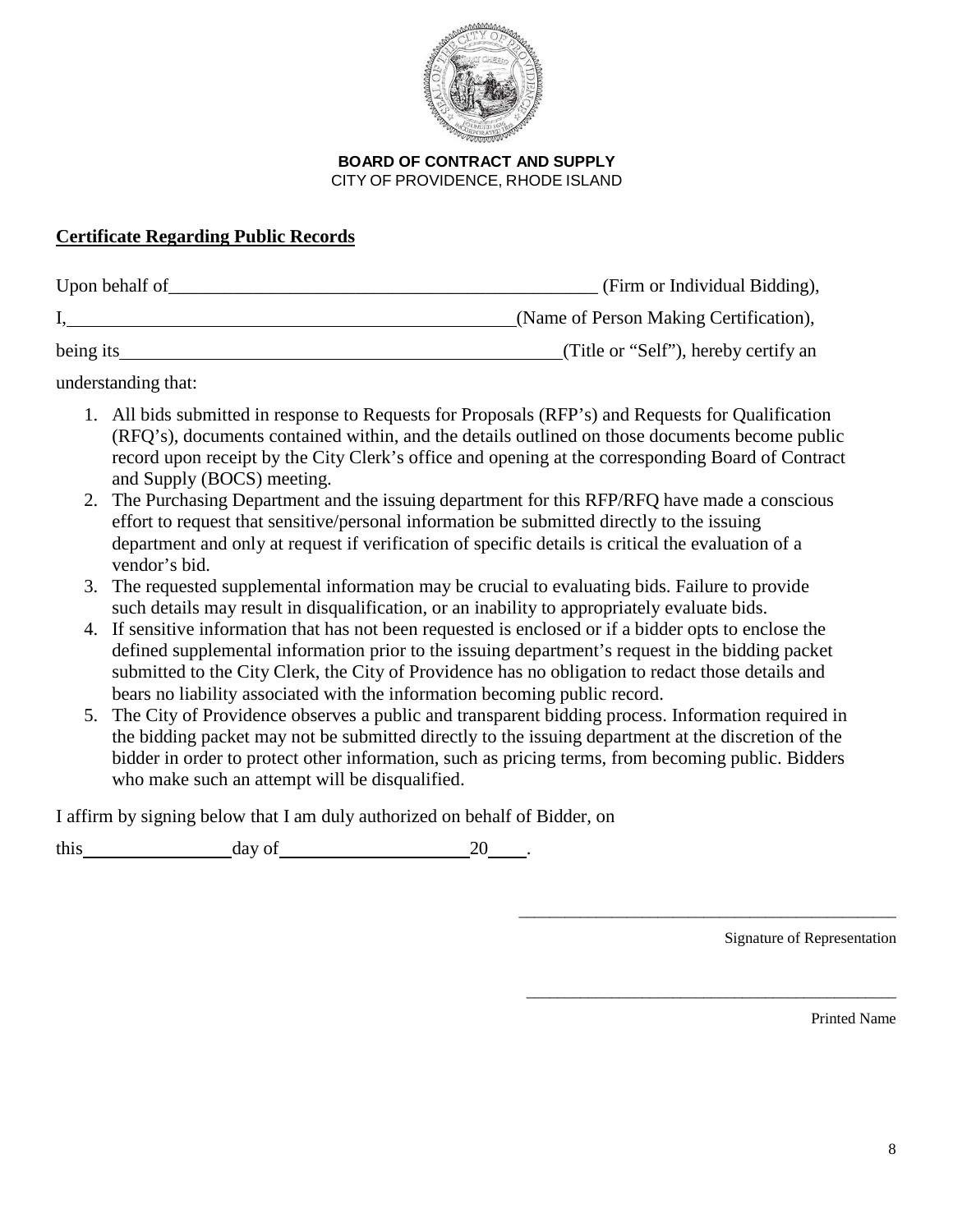

### **WBE/MBE Form Instructions**

The City of Providence actively seeks Minority and Women business enterprises to participate in bids to meet the City's procurement needs. Pursuant to the City of Providence Code of Ordinances, Chapter 21, Article II, Sec. 21-52 (Minority and Women's Business Enterprise) and Rhode Island General Laws (as amended), Chapter 31-14, et seq. (Minority Business Enterprise), Minority Business Enterprise (MBE) and Women's Business Enterprise (WBE) participation goals apply to contracts.

> The goal for Minority Business Enterprise (MBE) participation is **10%** of the total bid value. The goal for Women's Business Enterprise (WBE) participation is **10%** of the total bid value. The goal for combined MBE/WBE participation is **20%** of the total bid value.

Only businesses certified with the State of Rhode Island as minority and/or women business enterprises are counted towards the City's goals. Eligible minority or women-owned businesses are encouraged to seek certification from the State of Rhode Island Minority Business Enterprise Compliance Office at: http://odeo.ri.gov/offices/mbeco/

**Note**: MBE certification with the State of Rhode Island on the basis of Portuguese heritage is not currently recognized by the City of Providence's MBE program.

#### **Bid Requirements:**

*All Bidders:* All bidders must complete and submit the *MBE/WBE Participation Affidavit* indicating whether or not they are a statecertified MBE/WBE and acknowledging the City's participation goals. Submission of this form is required with **every bid**. Your bid will not be accepted without an affidavit.

*Bidders who will be subcontracting:* Bidders who will be subcontracting must submit the *Subcontractor Disclosure Form* as part of their bid submission. All subcontractors, regardless of MBE/WBE status, must be listed on this form. Business NAICS codes can be found a[t https://www.naics.com/search/.](https://www.naics.com/search/) Awarded bidders are required to submit *Subcontractor Utilization and Payment Reports* with each invoice.

#### **Waiver Requests:**

If the percentage of the total amount of the bid being awarded to MBE or WBE vendors is less than 20% (Box F on the Subcontractor Disclosure Form) and the prime contractor is not a Rhode Island State-certified MBE or WBE, the Bidder must complete the *MBE/WBE Waiver Request Form* for review. Waivers will be considered on a case by case basis.

No waiver will be granted unless the waiver request includes documentation that demonstrates that the Bidder has made good faith efforts to achieve the City's stated participation goals. Waivers must be reviewed and signed by the City of Providence's MBE/WBE Outreach Director, Grace Diaz, or her designee. Department Directors cannot recommend a bidder for award if this form is applicable and absent. If the bid does not meet the participation goals of the City of Providence and a waiver is not filed with the signature of the MBE/WBE Outreach Director or her designee, the bid will not be accepted.

#### **Verifying MBE/WBE Certification**

It is the responsibility of the bidder to confirm that every MBE/WBE named in a proposal and included in a contract is certified by the Rhode Island Minority Business Enterprise Compliance office. The current MBE/WBE directory is available at the State of RI MBE Office, One Capitol Hill, 2nd Floor, Providence, RI, or online at [http://odeo.ri.gov/offices/mbeco/mbe-wbe.php.](http://www.mbe.ri.gov/) You can also call (401) 574-8670 to verify certification, expiration dates, and services that the MBE/WBE is certified to provide. Note: MBE certification with the State of Rhode Island on the basis of Portuguese heritage is not currently recognized by the City of Providence's MBE program.

#### **Form Instructions:**

Access all bid forms from<http://www.providenceri.gov/oeo/> or [http://www.providenceri.gov/purchasing/minority-women-owned](http://www.providenceri.gov/purchasing/minority-women-owned-business-mbewbe-procurement-program/)[business-mbewbe-procurement-program/.](http://www.providenceri.gov/purchasing/minority-women-owned-business-mbewbe-procurement-program/) **Download** the forms as blank PDFs. Once saved on your computer, fill them out using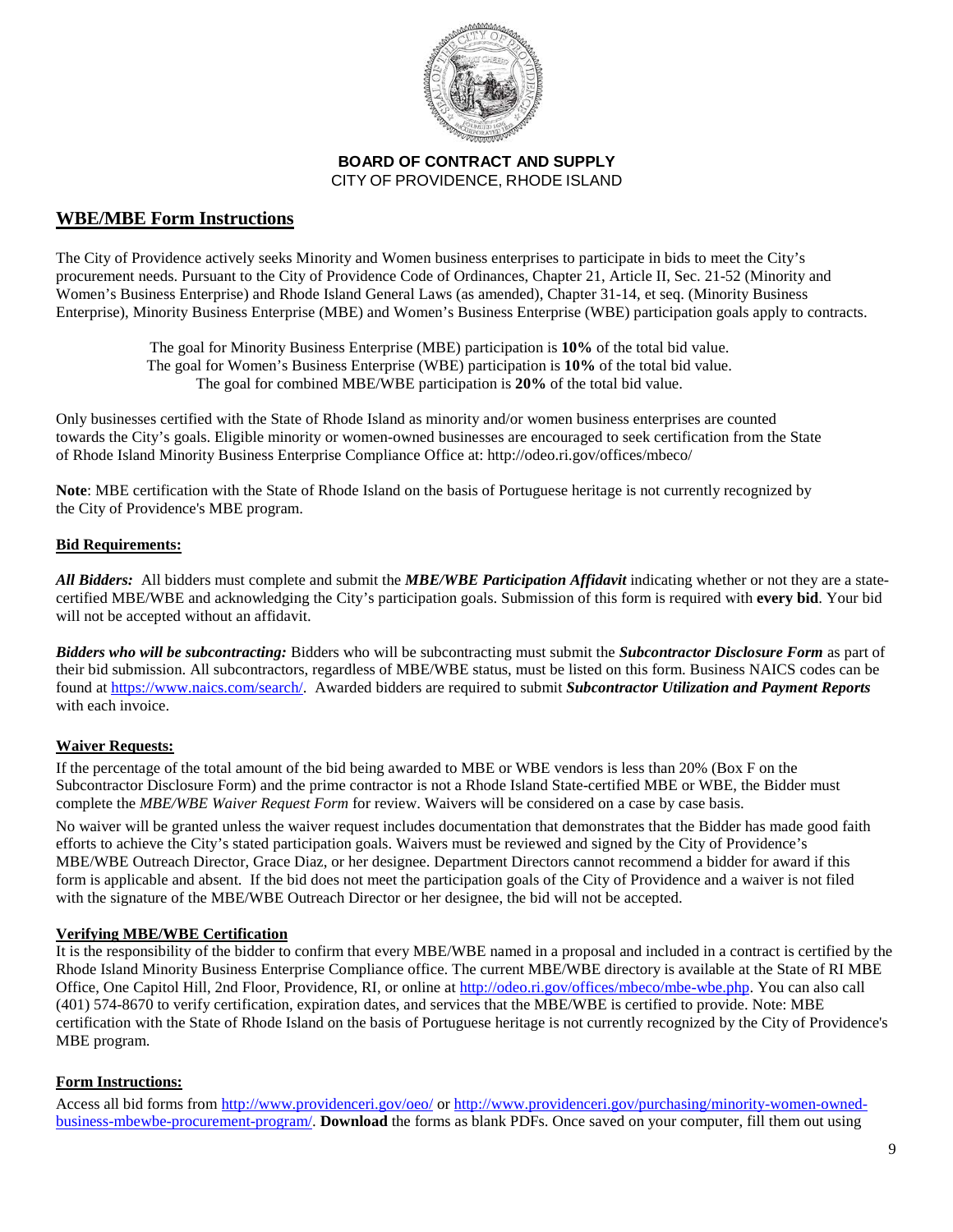

the Adobe program. The fillable PDFs must be completed in Adobe in order to be saved property. Google Chrome and similar platforms do not allow for the forms to be saved as filled PDFs. Therefore, please download the blank forms to your computer, then fill them out and save.

#### **Assistance with Form Requirements**

Examples of completed forms can be found on the City of Providence website at<http://www.providenceri.gov/oeo/> or [http://www.providenceri.gov/purchasing/minority-women-owned-business-mbewbe-procurement-program/.](http://www.providenceri.gov/purchasing/minority-women-owned-business-mbewbe-procurement-program/)

#### **Contract Requirements:**

Prime contractors engaging subcontractors must submit the *Subcontractor Utilization and Payment Report* to the City Department's Fiscal Agent with every invoice and with request for final payment. This form is not submitted as a part of the initial bid package.

For contracts with duration of less than 3 months, this form must be submitted along with the contractor's request for final payment. The form must include all subcontractors utilized on the contract, both MBE/WBE and non- MBE/WBE, the total amount paid to each subcontractor for the given period and to date. During the term of the contract, any unjustified failure to comply with the MBE/WBE participation requirements is a material breach of contract.

#### **Questions?**

For more information or for assistance with MBE/WBE Forms, contact the City of Providence MBE/WBE Outreach Director, Grace Diaz, at [mbe-wbe@providenceri.com](mailto:mbe-wbe@providenceri.com) or (401) 680-5766.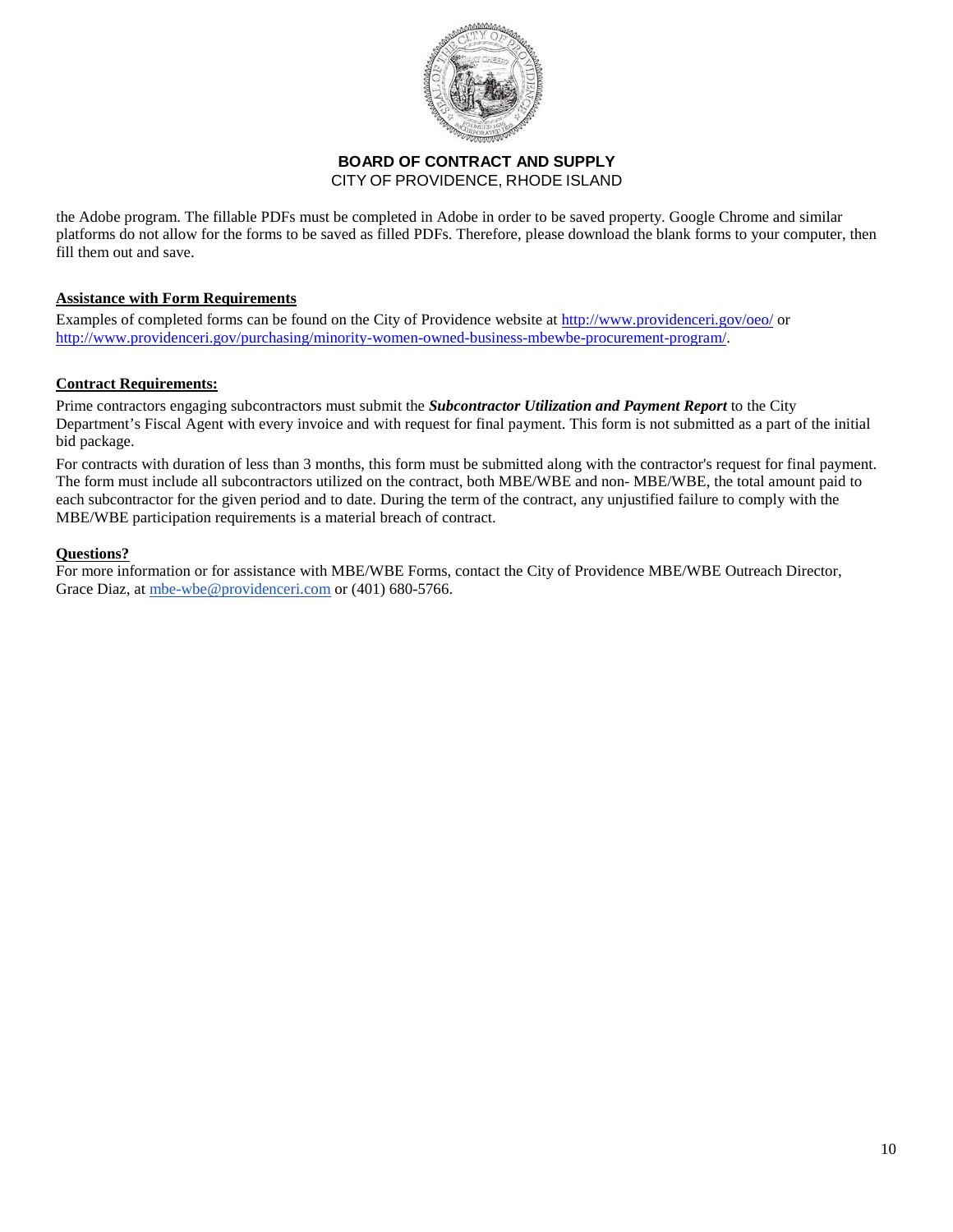

\_\_\_\_\_\_\_\_\_\_\_\_\_\_\_\_\_\_\_\_\_\_\_\_\_\_\_\_\_\_\_\_\_\_\_\_\_\_\_\_\_\_\_\_\_\_\_\_\_\_\_\_\_\_\_\_\_\_\_\_\_\_\_\_\_\_\_\_\_\_\_\_\_\_\_\_\_\_\_\_\_\_\_\_\_\_\_\_\_\_\_\_\_\_\_\_\_ \_\_\_\_\_\_\_\_\_\_\_\_\_\_\_\_\_\_\_\_\_\_\_\_\_\_\_\_\_\_\_\_\_\_\_\_\_\_\_\_\_\_\_\_\_\_\_\_\_\_\_\_\_\_\_\_\_\_\_\_\_\_\_\_\_\_\_\_\_\_\_\_\_\_\_\_\_\_\_\_\_\_\_\_\_\_\_\_\_\_\_\_\_\_\_\_\_

#### **MBE/WBE PARTICIPATION AFFIDAVIT**

Item Discussion (as seen on RFP):

\_\_\_\_\_\_\_\_\_\_\_\_\_\_\_\_\_\_\_\_\_\_\_\_\_\_\_\_\_\_\_\_\_\_\_\_\_\_\_\_\_\_\_\_\_\_\_\_\_\_\_\_\_\_\_\_\_\_\_\_\_\_\_\_\_\_\_\_\_\_\_\_\_\_\_\_\_\_\_\_\_\_\_\_\_\_\_\_\_\_\_\_\_\_\_\_\_ Prime Bidder: Prime Bidder (Company) Phone Number: Prime Bidder (Company) Zip Code: \_\_\_\_\_\_\_\_\_\_\_

Which one of the following describes your business' status in terms of Minority and/or Woman-Owned Business Enterprise certification with the State of Rhode Island? \_\_\_\_\_MBE \_\_\_\_\_WBE \_\_\_\_\_\_Neither MBE nor WBE

#### **By initialing the following sections and signing the bottom of this document in my capacity as the contractor or an authorized representative of contractor, I make this Affidavit:**

It is the policy of the City of Providence that minority business enterprises (MBEs) and women business enterprises (WBEs) should have the maximum opportunity to participate in procurements and projects as prime contractors and vendors. Pursuant to Sec. 21-52 of the Providence Code of Ordinances and Chapter 31-14 *et seq*. of the Rhode Island General Laws (as amended), MBE and WBE participation goals apply to contracts.

> The goal for Minority Business Enterprise (MBE) participation is 10% of the total bid value. The goal for Women's Business Enterprise (WBE) participation is 10% of the total bid value. The goal for combined MBE/WBE participation is 20% of the total bid value.

#### **I acknowledge the City of Providence's goals of supporting MBE/WBE certified businesses.** Initial \_\_\_\_\_\_\_\_\_\_\_

If awarded the contract, I understand that my company must submit to the Minority and Women's Business Coordinator at the City of Providence (MBE/WBE Office), copies of all executed agreements with the subcontractor(s) being utilized to achieve the participation goals and other requirements of the RI General Laws. **I understand that these documents must be submitted prior to the issuance of a notice to proceed**. Initial \_\_\_\_\_\_\_\_\_\_\_

**I understand that, if awarded the contract, my firm must submit to the MBE/WBE Office canceled checks and reports required by the MBE/WBE Office on a quarterly basis verifying payments to the subcontractors(s) utilized on the**  contract. Initial

If I am awarded this contract and find that I am unable to utilize the subcontractor(s) identified in my Statement of Intent, I understand that I must substitute another certified MBE and WBE firm(s) to meet the participation goals. **I understand that I may not make a substitution until I have obtained the written approval of the MBE/WBE Office**. Initial \_\_\_\_\_\_\_\_\_\_\_

**If awarded this contract, I understand that authorized representatives of the City of Providence may examine the books, records and files of my firm from time to time, to the extent that such material is relevant to a determination of whether my firm is complying with the City's MBE/WBE participation requirements.** 

Initial \_\_\_\_\_\_\_\_\_\_\_

**I do solemnly declare and affirm under the penalty of perjury that the contents of the foregoing Affidavit are true and correct to the best of my knowledge, information and belief.**

Signature of Bidder Printed Name

\_\_\_\_\_\_\_\_\_\_\_\_\_\_\_\_\_\_\_\_\_\_\_\_\_\_\_\_\_\_\_\_\_\_\_\_\_\_\_\_ \_\_\_\_\_\_\_\_\_\_\_\_\_\_\_\_\_\_\_\_\_\_\_\_\_\_\_\_\_\_\_\_\_\_\_\_\_\_\_\_

\_\_\_\_\_\_\_\_\_\_\_\_\_\_\_\_\_\_\_\_\_\_\_\_\_\_\_\_\_\_\_\_\_\_\_\_\_\_\_\_ \_\_\_\_\_\_\_\_\_\_\_\_\_\_\_\_\_\_\_\_ Company Name Date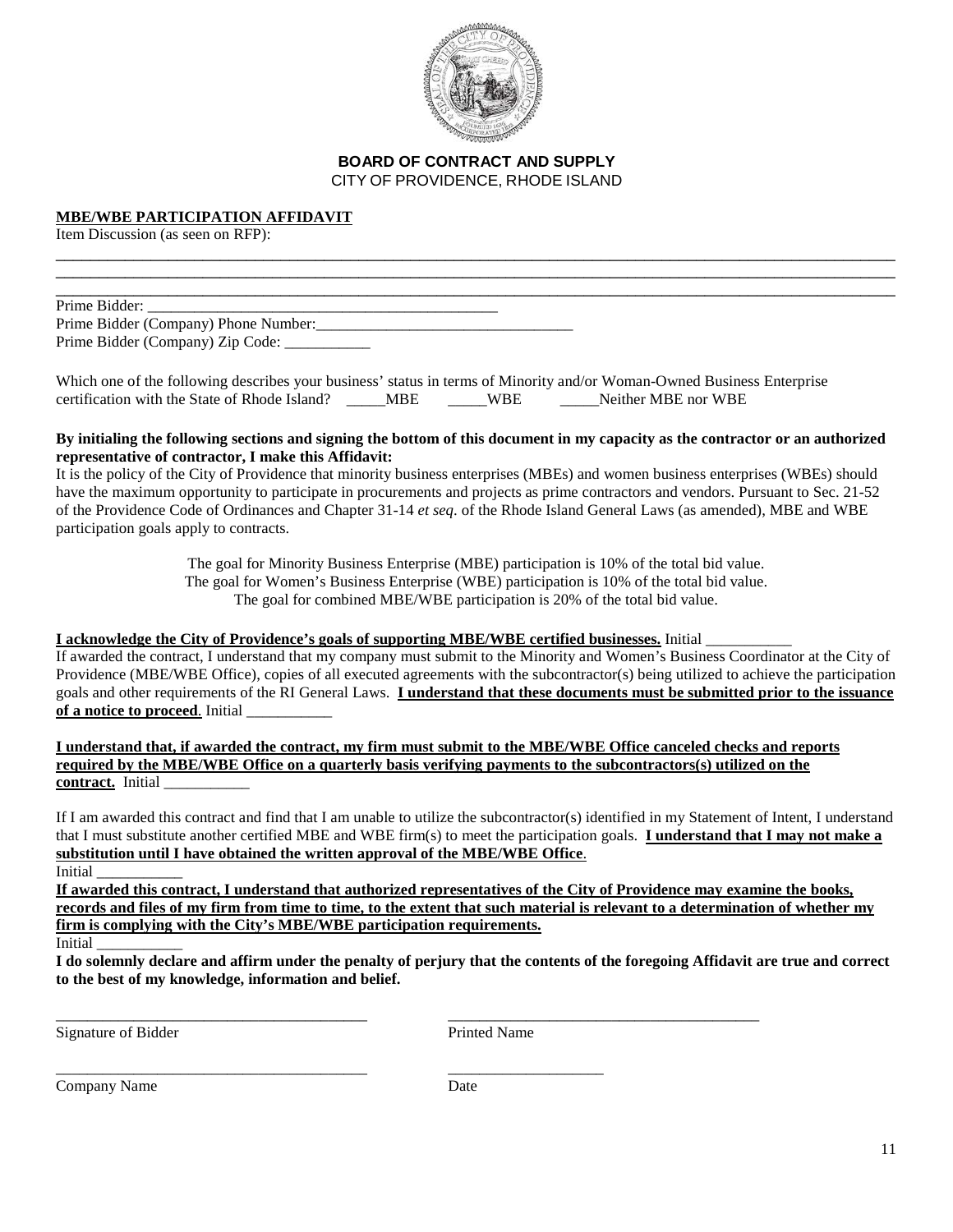

#### **SPECIFICATIONS**

#### **Intent:**

The City of Providence (City) seeks to more thoroughly understand innovative hardware, technology, and service options available via third-party organizations to support the implementation of small cell technology throughout our City. In the interest of making informed decisions, the City seeks responses from organizations able to offer shared wireless infrastructure options. The broad goal of this project is to enable wireless providers to establish their 5G network in the City while taking into account our various related goals and initiatives. Based on the packages submitted responsive to this RFI, the City seeks to clarify the logistics of a thoughtful roll-out, including the possible retention of a third-party for implementation support services.

#### **Considerations:**

- The City will not consider technology options presented from organizations who are affiliated with wireless providers as it could demonstrate a potential conflict of interest. Those presenting technology options must also be absent of conflicts of interest with regard to any other work performed by the organization for the City.
- Proposed solutions may utilize sub-contractors.
- The City shall not be responsible for any costs associated with preparing or responding to this RFI.
- Any options submitted for consideration must comply with the City's Small Wireless Facility Sitting Rules (see attached document), FCC, and Rhode Island State laws, including but not limited to, Declaratory Ruling and Third Report and Order (Declaratory Ruling and Order), WT Docket No. 17-79 and WC Docket No. 17-84; FCC 18-133, adopted September 26, 2018 and released September 27, 2018, the Small Cell Siting Act of 2017, R.I. General Laws §39-32-1 et seq.
- Proposed infrastructure solutions must have the ability to accommodate multiple wireless providers. Further, it is worth noting that we seek to utilize hardware compatible with all wireless providers currently serving Rhode Island.
- We envision that the third-party organization we could eventually contract with could install, operate, maintain, modify, repair, and replace communications equipment as a contractor of the City.
- The City is committed to a comprehensive capital improvement plan, updated each year and structured to address five years at a time. Our current plan can be viewed here:<http://www.providenceri.gov/pvdcip/>
	- o As these improvements represent a significant investment on the part of the City, we recommend that respondents review these investments for context on recent and projected infrastructure improvements. The City will seek to preserve these investments.
	- o The City is open to solutions including the replacement of some existing poles. However, the City has also made significant investments in the conversion of street lights to LED and streetlight controls. The City seeks to preserve and complement such existing investments.
- When proposing potential solutions for consideration please take into account the following City priorities:
	- o Digital equity
	- o Efficient and effective use of City properties and facilities
	- o The City's own technological/infrastructure benefits
	- o Public space activation including public art
	- o Urban innovation districts
	- o Capital Investments and cost effectiveness
	- o Environmental impact
	- Health and wellness of Providence residents

#### **Content of Response:**

*Please provide the following content and answers to the following in your submission:*

1. What solutions does your organization provide and/or recommend for use in the City? Please note: As the landscape of the City is diverse, we anticipate that a comprehensive plan would utilize a variety of infrastructure solutions. For example, our team is aware of hardware options including rooftop devices, fully integrated light poles, and freestanding, multifunctional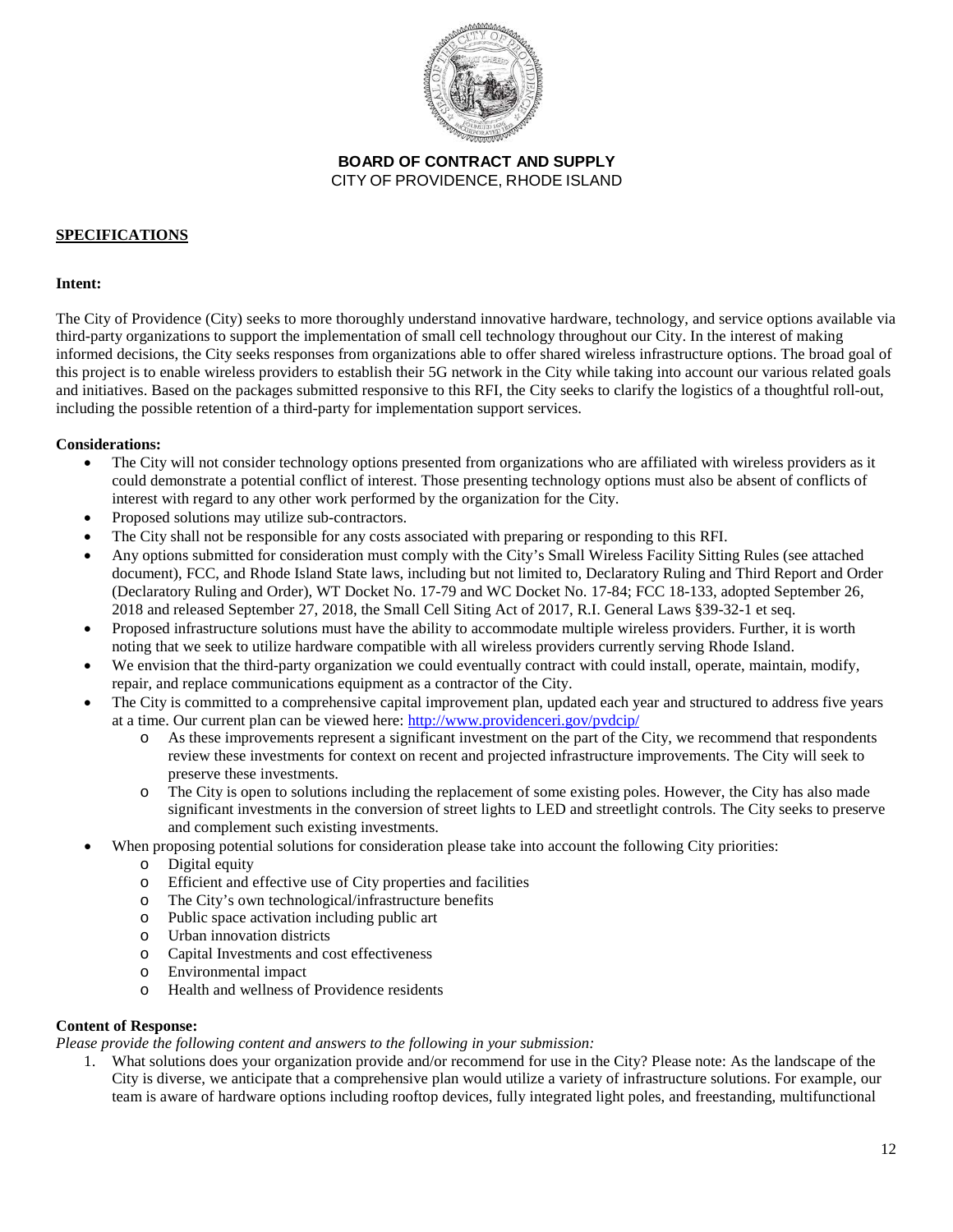

structures. We expect and encourage submissions to include a diverse selection of potential solutions. To aid in our understanding of your recommendations please provide:

- a. A detailed narrative outlining each recommendation
- b. Information about the process for implementation of each recommendation
- c. Details around customer service available for each recommendation as it relates to our vision to eventually contract with an organization who could install, operate, maintain, modify, repair, and replace communications equipment as a contractor of the City
- 2. We seek to understand how a third-party organization specializing in shared wireless infrastructure could support the capacity necessary to manage a small cell deployment program. Please outline what consulting service your organization has offered to other clients and could potentially provide to the City.
- 3. Please demonstrate the compatibility of your proposed infrastructure solutions with wireless providers present in Rhode Island.
- 4. We seek to understand the short and long term cost of implementation as associated with your proposed infrastructure solutions, including estimated cost of your hardware and/or services. Please outline general investment information for our context.
	- a. Please note: We do not anticipate that exact cost projections will be provided at this time. We are seeking to generally understand potential cost to the City.
- 5. The visual landscape of the City and consideration for historical infrastructure are of particular importance. Please include visuals demonstrating how the solutions you are able to provide could look if implemented. Overall, we seek minimalist solutions that will blend into the landscape of the City.
- 6. Please include a narrative outlining your company history and expertise. With this narrative please include at least two references for contacts affiliated with entities for whom you have provided similar products/services.

#### **Timeline:**

- RFI issued and open for bidding March 18, 2019
- Responses to the RFI due to the City Clerk April 15th, 2019
	- o Evaluation of responses shall begin immediately following receipt of bids to the issuing department. Following evaluation the City may seek to issue an RFP. The timeline for an RFP to follow is contingent on the content received responsive to this RFI.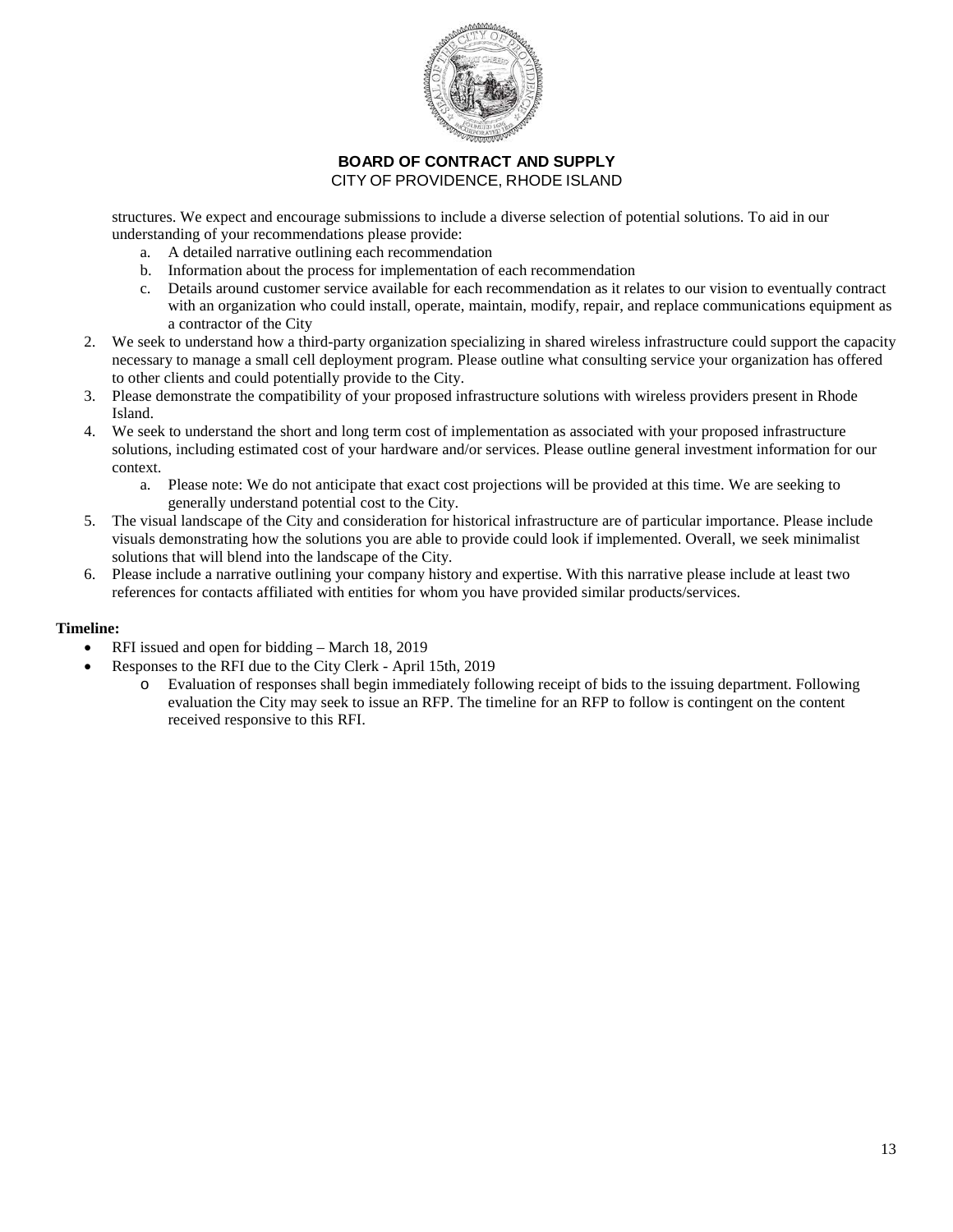## **CITY OF PROVIDENCE** SMALL WIRELESS FACILITY SITING RULES

WHEREAS, the Small Cell Siting Act of 2017, R.I. General Laws §39-32-1 et seq., set statewide standards for siting small wireless facilities on City owned poles in public rights of way.

WHERAS, the City of Providence owns approximately 17,000 streetlight poles that it acquired under R.I. General Laws §39-30 and approximately 2,000 decorative lights.

WHEREAS, under R.I. General Laws §39-32-5, the City must establish by ordinance, regulation or rule, nondiscriminatory, competitively neutral and commercially reasonable rates, terms and conditions for collocation of small wireless facilities on poles in the public right of way that are consistent with the provisions of the Small Cell Siting Act.

WHEREAS, under R.I. General Laws §39-32-5, the City must authorize the collocation of small wireless facilities on structures not located within the public rights-of-way to the same extent the City permits access to such poles and structures for other commercial projects or uses.

a) Definitions.

"Applicant" is a wireless service provider authorized to do business in Rhode Island, or a contractor acting on its behalf, that files an application under these Rules.

"Regulated Pole" means a pole owned or controlled by the City in a public way including state highways and freeways and includes metal, composite, concrete, wood and decorative poles.

"City Structure" means a building, water tower, pole or other structure owned or controlled by the City, other than a Regulated Pole.

"Director" means the Director of the Department of Public Works.

"Small Wireless Facility" means equipment at a fixed location that enables wireless communications between user equipment and a communications network.

"Small Wireless Facility License" or "License" means a license granted by the City for a small wireless facility under these rules.

"Wireless service" means any services using licensed or unlicensed wireless spectrum, whether at a fixed location or mobile, provided using wireless facilities.

"Wireless service provider" means a person who provides wireless service as well as a person who builds, installs, or maintains wireless communications transmission equipment, wireless facilities or wireless support structures in collaboration with a neutral third party contracted by the City.

"Neutral third party" means a single neutral host that will operate resources to be shared by multiple wireless service providers to achieve a multi-operator environment using different methods.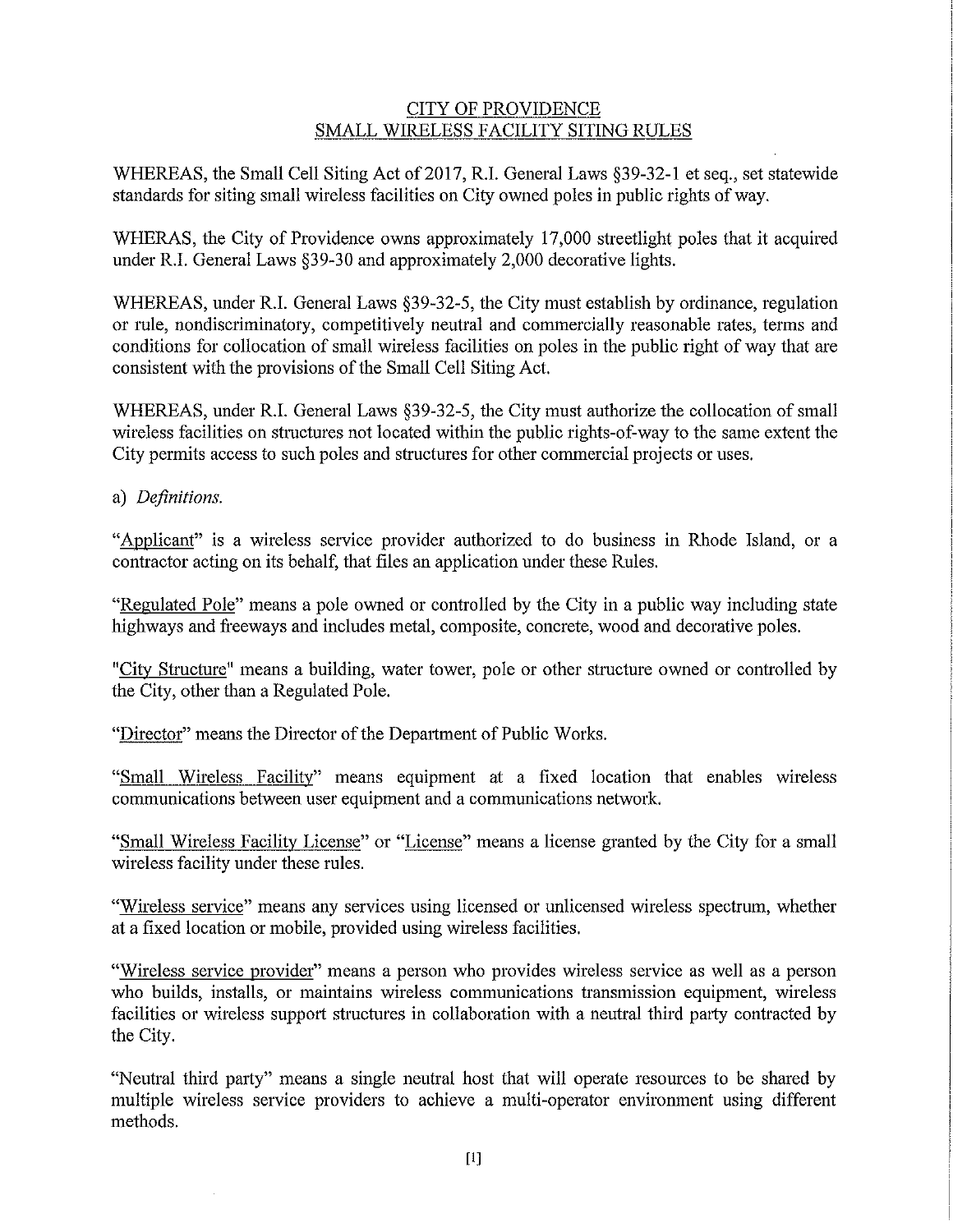# b) Applicability.

i) The rates, fees, terms and conditions established pursuant to these Rules shall apply to applications for Small Wireless Facilities submitted after the effective date of this ordinance. An agreement with the City for the installation and operation of Small Wireless Facilities on Regulated Poles in effect as of September 27, 2017, shall not be subject to these Rules unless and until that agreement expires or terminates.

ii) A wireless service provider authorized to do business in this state or a contractor acting on its behalf may collocate Small Wireless Facilities on Regulated Poles and may construct conduit, cables, and facilities between such Small Wireless Facility and other equipment or services located on or adjacent to the Regulated Pole, subject to the provisions of these Rules.

iii) Any Small Wireless Facilities installed on a Regulated Pole or a City Structure without a license issued under these Rules will be subject to a fine of not less than \$500 per day of wrongful attachment and the unauthorized Small Wireless Facilities will be subject to removal at the owner's expense.

c) Regulation.

i) An applicant to install Small Wireless Facilities on Regulated Poles or City Structures is a permitted use for all zoning districts, and is not subject to zoning review or approval. However, an applicant to install Small Wireless Facilities on Regulated Poles, City Structures, or any other location within the City of Providence must obtain any required building, electrical or public right-of-way use or work permits or any other permit required by the City of Providence deemed necessary for the installation and operation of any device attached to City owned infrastructure. Nothing more than a public right-of-way work permit is required for routine maintenance on a previously approved Small Wireless Facility on a Regulated Pole or to replace a Small Wireless Facility on a Regulated Pole with a facility of substantially similar or smaller size and weight.

- For electrical permit requirements see: https://providenceri.viewpointcloud.com/#/1072/63800
- For public right of way permits see: https://www.providenceri.gov/wpcontent/uploads/2016/09/Construction Permit.pdf

ii) In the interest of the requirement to establish by ordinance, regulation or rule, nondiscriminatory, competitively neutral and commercially reasonable rates, terms and conditions for collocation of small wireless facilities, applications to the City will be accepted, processed, and approved per standards established by the City via a neutral third party. The neutral third-party will contract directly with the City and represent its interests.

iii) A Wireless Service Provider may install poles in the public rights-of-way in order to collocate Small Wireless Facilities, subject to approval by the neutral third party on behalf of the City. The neutral third party shall receive, process, and approve such requests on a nondiscriminatory basis and in substantially the same manner and on substantially the same terms and conditions as it applies to similar requests by other communication service providers seeking to place poles in public ways.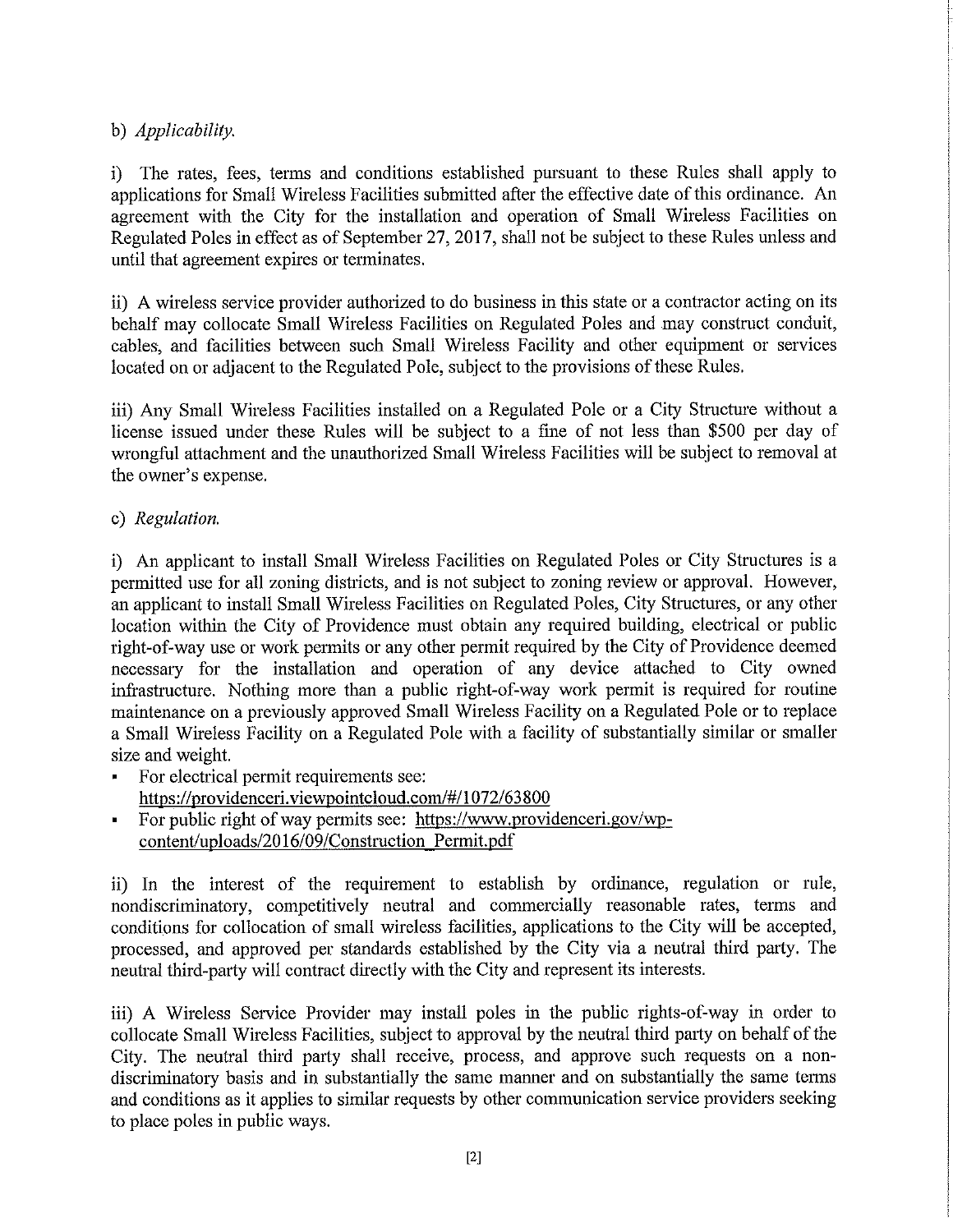iv) The neutral third party shall authorize the collocation of Small Wireless Facilities on City Structures under these Rules to the same extent the Director permits access to City Structures for other commercial projects or uses, and may authorize such collocation if the City has not previously permitted such access. Such collocation shall be subject to reasonable and nondiscriminatory rates, terms and conditions as provided by these Rules. The City will not charge on an annual recurring basis more for such a collocation than the amount charged for similar commercial projects or uses to occupy or use the same amount of space on similarly situated property.

d) *Application Process*. The neutral third party shall accept an application for, process and issue a permit allowed under these Rules as follows:

i) The neutral third party shall receive applications for, and process and issue Licenses for the City. The application form, to be developed by the neutral third party, will be found on the Department of Public Works website, including sufficient information to determine whether the collocation meets building codes, electrical codes, and standards for construction in the right-ofway; that it does not conflict with another permitted or City use at or near the location; and has been reviewed by the historic district commission if the collocation is within a historic district. For historic districts see https://www.providenceri.gov/planning/phdc-lhd-info/.

ii) No application will be accepted or processed if, and as long as, the Applicant or any entity affiliated with the application has any unpaid and overdue tax bills or other fees such as those affiliated with police details or penalties pending payment with the City.

iii) The neutral third party, on behalf of the City, will assess a fee of \$100 to process an application to collocate a Small Wireless Facility, to be paid upon submission of the application.

iv) An applicant may file a consolidated application and receive a single permit to collocate Small Wireless Facilities at multiple locations within the City's jurisdiction. The neutral third party, on behalf of the City, may adjust the application fee to account for added processing costs of a consolidated application for multiple Small Wireless Facilities. An application for consolidated review will be subject to City review and approval of each individual attachment.

v) All Licenses regarding the collocation of Small Wireless Facilities are of unlimited duration. Initial construction must be completed within one hundred eighty (180) days after the License issuance date or the License will terminate, unless the City and wireless provider agree to extend.

vi) Small Wireless Facilities shall be in accordance with R.I.G.L. §39-32-1 et seq.

vii) All electrical components of the Small Wireless Facility shall conform to relevant and applicable local, state, and national codes, laws and regulations. To the greatest extent possible, all wiring shall be internal to the Regulated Pole or City Structure and external conduits shall not be allowed.

viii) An application for a License within a historic district shall be subject to historic district commission review and approval, in accordance with standards to be adopted by regulation or rule. Such standards may include that a collocation meet reasonable design, context, color and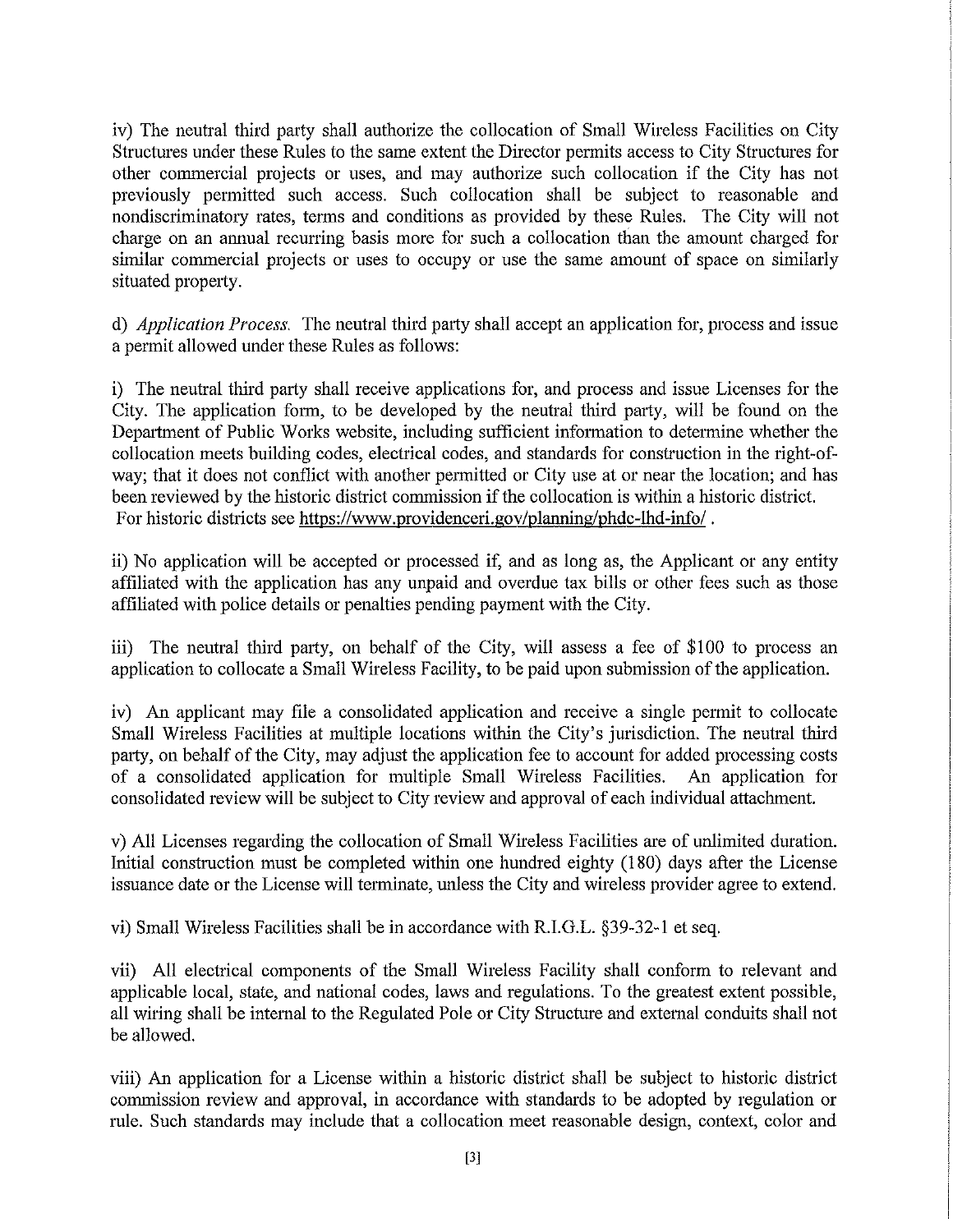stealth and concealment requirements and make reasonable accommodation for location within the district. The historic district commission may waive one or more standards upon a showing that the standard(s) are not reasonably compatible with the particular location of a small wireless facility, or that the standard(s) impose an excessive expense. The waiver shall be granted or denied within forty-five (45) days after the date of the request for waiver. An application for a collocation license must comply with the Nationwide Programmatic Agreement for the Collocation of Wireless Antennas executed by the Federal Communications Commission, the National Conference of State Historic Preservation Officers and the Advisory Council on Historic Preservation. The City adopts that agreement for historic review of proposals to attach Small Wireless Facilities, deferring to federal and state government review only if and as long as such review is conducted.

ix) The installation shall comply with any emissions standards established by the Federal Communication Commission and shall not cause radio frequency radiation that could put the public. City workers or contractors in danger or expose them to emissions that require special conditions, training, or safeguards. An on/off switch must be provided or else the City reserves the right to disconnect the Small Wireless Facility at the base of the Regulated Pole or City Structure during maintenance activity, without notice.

x) The installation must not interfere with any signage or brackets used for the installation of banners.

xi) For instances where installation will require excavation, please note Utility excavations and restorations are governed by the "Standards to be Employed by Public Utility Operators when Restoring any of the Streets, Lanes, and Highways in Municipalities", pursuant to an order by the PUC on October 6, 2008. See attached order, Standards and other associated documents.

The Standards indicate methods and times (typically measured by duration after excavation) for restoration. In accordance with Section 4.1 of the Standards, "Section 24-5-1.1 of the RIGL requires any entity that alters a roadway to "restore that portion of the roadway which is altered to the same or better condition that existed prior to alteration." All restorations must be replaced in kind.

xii) If damage occurs, the wireless provider must repair any damage caused by the wireless provider to substantially the same condition. Additionally, in the event that a device is abandoned, the wireless provider must return City infrastructure to its original condition. If damage is not repaired within a timely manner after notice is provided, the City may make the repairs and charge the wireless provider the reasonable, documented, actual cost for the repair. If the damage causes an immediate safety hazard, the City may make the repairs and charge the wireless provider the reasonable, documented, actual cost of the repair.

xiii) A permit may require a collocation on a Regulated Pole that is a decorative pole to meet the following design standards as applied by the Department of Public Works in consultation with the Director of the Department of Planning and Development or its designee:

1. No portion of the Small Wireless Facility shall be higher than the lowest portion of the globe of the decorative light.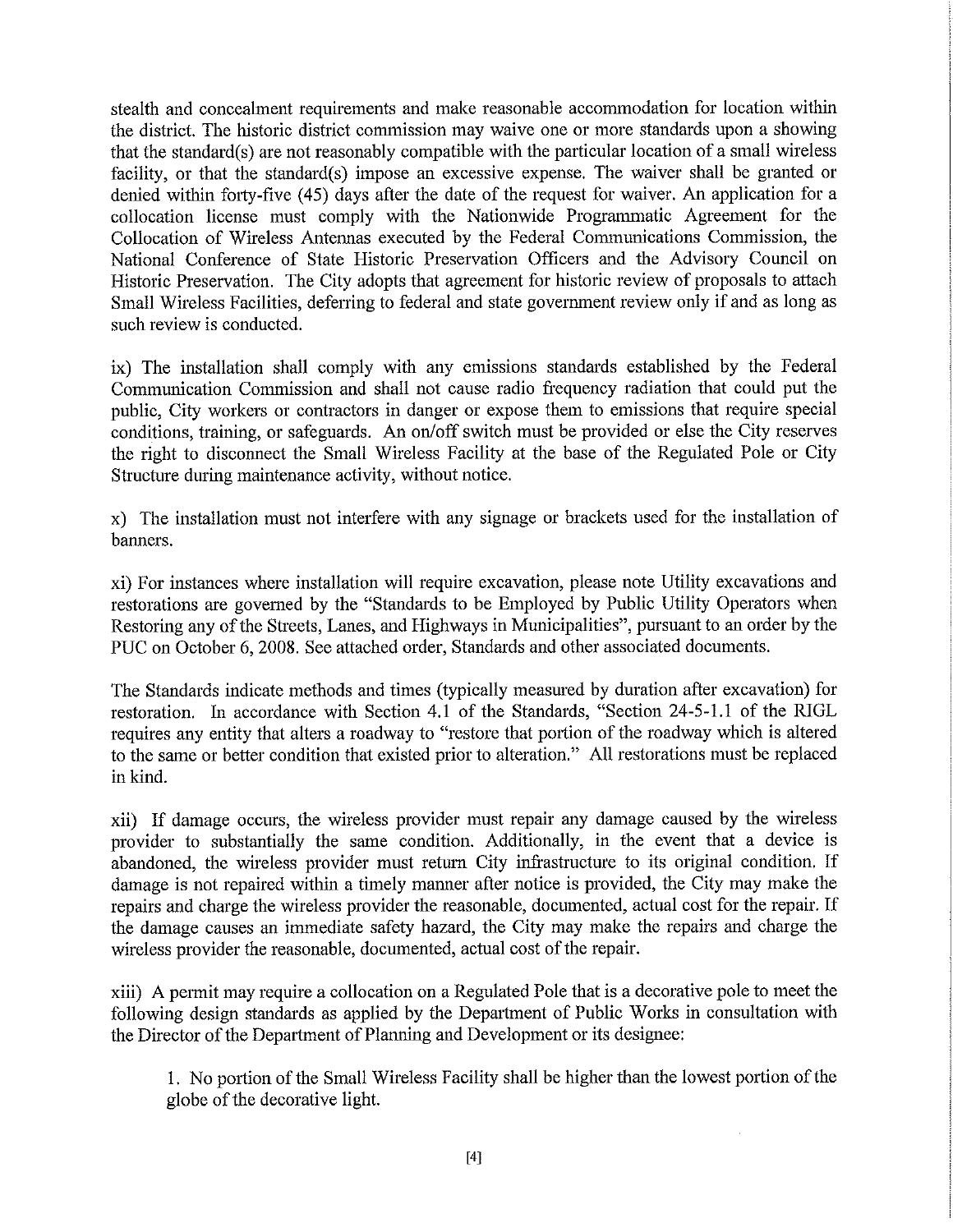2. All components of the Small Wireless Facility will be internal to the decorative light with no exposed wiring, unless otherwise approved by the City. If the pole is too small then a larger base may be installed to hold the components if such base is aesthetically appropriate in that setting as determined by the City. Any such base shall be designed to match the design of the decorative pole, and be no larger than two (2) feet tall and no wider than the current base of the decorative pole. Any exposed portions shall be the same color as the decorative light pole.

xiv) No small wireless facility shall emit any buzz, hum, or other sound that is clearly audible to a person standing at the closer of (a) ten feet from the Regulated Pole or City Structure or; (b) at the property boundary nearest the pole.

# e) City Action on License Applications.

i) Within ten (10) days after receipt of the application by the neutral third party, the neutral third party shall notify the Applicant in writing, on behalf of the City, either that the application is complete or, if the application is incomplete, the specific additional material needed to complete the application.

ii) The City will approve, via neutral third party, a complete application for a License for attachment to a Regulated Pole unless the collocation does not meet applicable building or electrical codes or, if applicable, standards for construction in the right-of-way or historic district standards or any other applicable standards pursuant to these Rules, provided such codes and standards are of general applicability. The City will document the basis for any denial, including the specific code provisions or standards on which the denial was based, and send the documentation to the applicant on or before the day the City denies an application. The Applicant may cure the deficiencies identified by the City and resubmit the application within thirty (30) days of the denial without paying an additional processing fee. The City shall approve or deny the revised application within thirty (30) days. Any subsequent denial shall be limited to the deficiencies cited in the original denial. Where one or more locations addressed in a consolidated application do not meet the criteria of this section, the Director shall allow the application as to all other locations.

iii) An application shall be deemed approved if the City fails to approve or deny the application within sixty (60) days of submission. If the Director notifies the Applicant within fourteen (14) days after the initial submission that the application is incomplete and reasonably identifies at that time the information that is lacking, the time period stated above shall be tolled during the time it takes the Applicant to respond. No other request for additional information shall toll such time periods. Applications must be submitted in the form/standard established by the City.

iv) A person whose application or revised application for a license on a Regulated Pole is denied by the City may appeal to the superior court within thirty (30) days of the denial. The superior court shall have jurisdiction to determine all disputes arising under these Rules pursuant to R.I. Gen. Laws §8-2-14.

f) License fee.